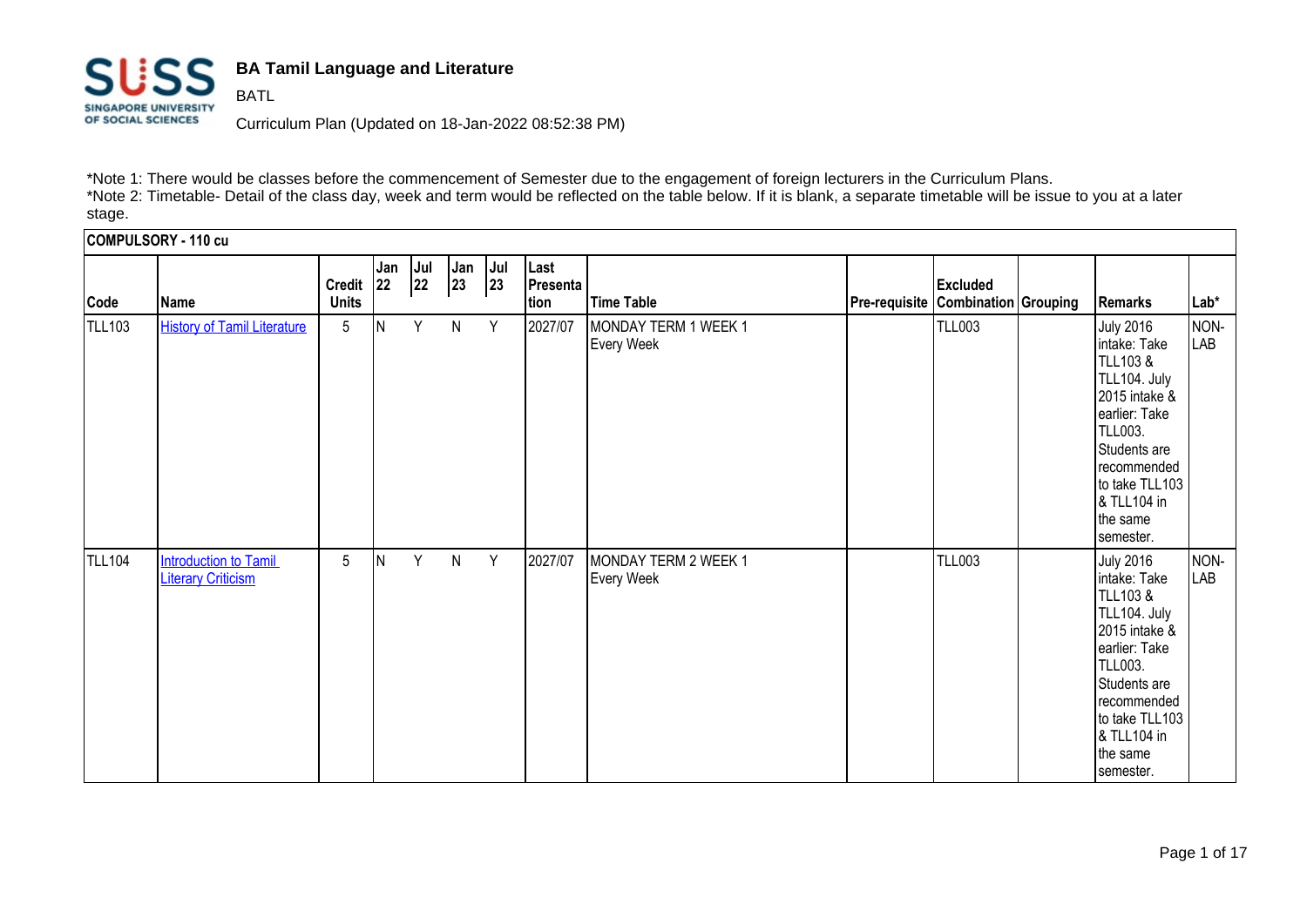| Code          | Name                       | <b>Credit</b><br><b>Units</b> | Jan<br> 22 | Jul<br>22 | Jan<br>23    | Jul<br> 23 | Last<br>Presenta<br>tion | <b>Time Table</b>                                   | Pre-requisite Combination Grouping | <b>Excluded</b> | <b>Remarks</b>                                                                                                                                                                                | $Lab*$             |
|---------------|----------------------------|-------------------------------|------------|-----------|--------------|------------|--------------------------|-----------------------------------------------------|------------------------------------|-----------------|-----------------------------------------------------------------------------------------------------------------------------------------------------------------------------------------------|--------------------|
| TLL105        | <b>Modern Tamil Poetry</b> | $\overline{5}$                | IN.        | Y         | $\mathsf{N}$ | Y          | 2027/07                  | WEDNESDAY TERM 1 WEEK 1<br>Every Week               |                                    | <b>TLL001</b>   | <b>TLL001</b><br>replaced by<br><b>TLL105 &amp;</b><br>TLL106. July<br>2016 & newer<br>intakes only.<br>Students are<br>recommended<br>to take TLL105<br>& TLL106 in<br>the same<br>semester. | NON-<br><b>LAB</b> |
| <b>TLL106</b> | <b>Modern Tamil Prose</b>  | 5                             | IN.        | Y         | $\mathsf{N}$ | Y          | 2027/07                  | <b>WEDNESDAY TERM 2 WEEK 1</b><br><b>Every Week</b> |                                    | <b>TLL001</b>   | <b>TLL001</b><br>replaced by<br><b>TLL105 &amp;</b><br>TLL106. July<br>2016 & newer<br>intakes only.<br>Students are<br>recommended<br>to take TLL105<br>& TLL106 in<br>the same<br>semester. | NON-<br>LAB        |
| <b>TLL108</b> | Folk Literature            | 5                             | Y          | N         | Y            | ${\sf N}$  | 2026/07                  | TUESDAY TERM 2 WEEK 1<br><b>Every Week</b>          |                                    | <b>TLL012</b>   | New 5 CU<br>course<br>replacing<br><b>TLL012.</b><br>Students are<br>recommended<br>to take TLL107<br>& TLL108 in<br>the same<br>semester.                                                    | NON-<br>LAB        |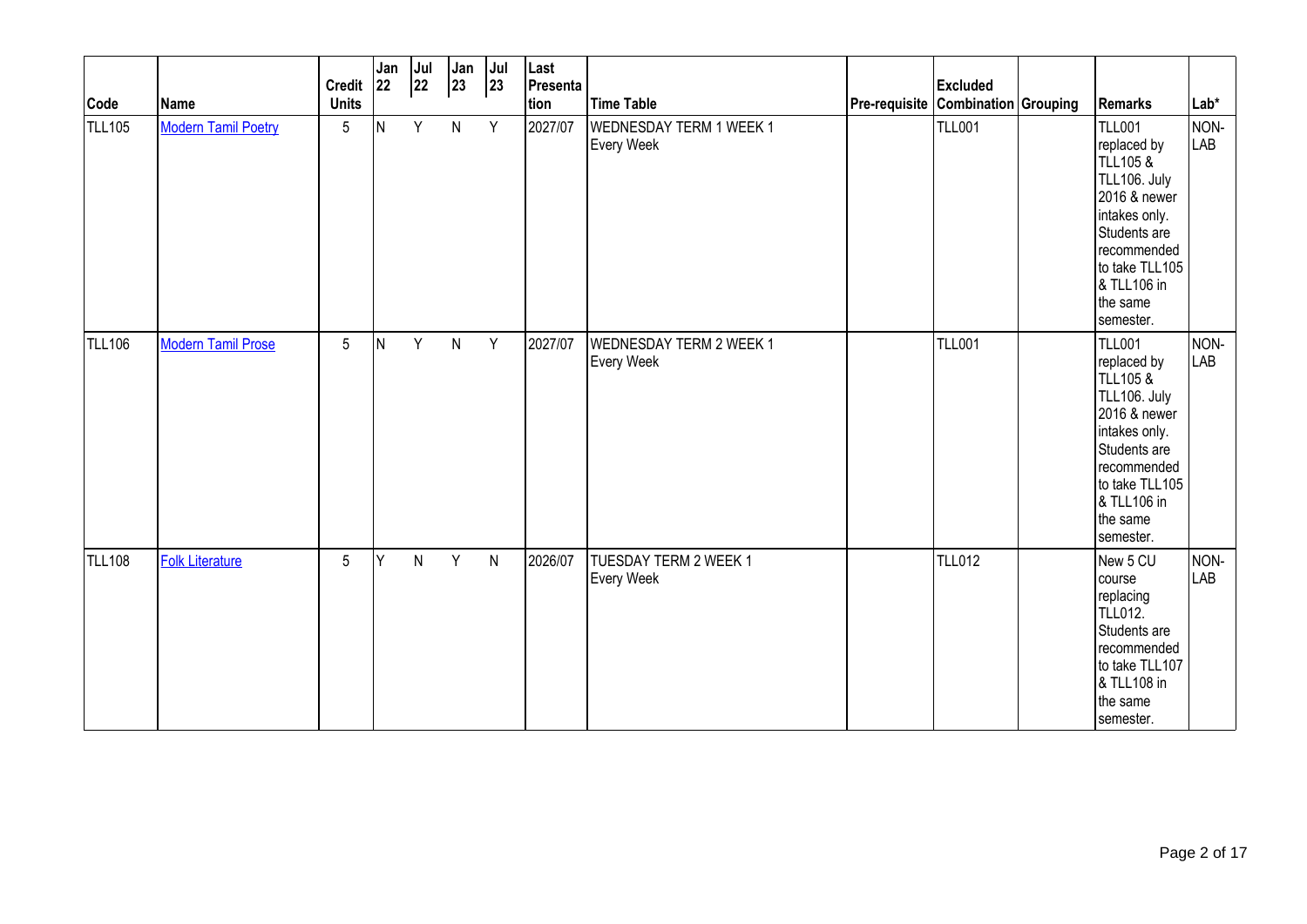| Code          | Name                         | <b>Credit</b><br><b>Units</b> | Jan<br>22 | Jul<br>22    | Jan<br>$ 23\rangle$ | Jul<br> 23   | Last<br>Presenta<br>tion | <b>Time Table</b>                    | Pre-requisite Combination Grouping | <b>Excluded</b> |               | <b>Remarks</b>                                                                                                                                            | Lab*        |
|---------------|------------------------------|-------------------------------|-----------|--------------|---------------------|--------------|--------------------------|--------------------------------------|------------------------------------|-----------------|---------------|-----------------------------------------------------------------------------------------------------------------------------------------------------------|-------------|
| TLL109        | <b>Tamil Phonology</b>       | 5                             | Ý         | ${\sf N}$    | Y                   | $\mathsf{N}$ | 2026/07                  | THURSDAY TERM 1 WEEK 1<br>Every Week |                                    | <b>TLL004</b>   | <b>TLL110</b> | New 5 CU<br>course<br>replacing<br><b>TLL004.</b><br>Students<br>should take<br>TLL109 &<br>TLL110 in the<br>same<br>semester.                            | NON-<br>LAB |
| <b>TLL110</b> | <b>Tamil Morphophonemics</b> | 5                             | Y         | $\mathsf{N}$ | Y                   | $\mathsf{N}$ | 2026/07                  | THURSDAY TERM 2 WEEK 1<br>Every Week | <b>TLL109</b>                      | <b>TLL004</b>   | <b>TLL109</b> | New 5 CU<br>lcourse<br>replacing<br><b>TLL004.</b><br>Students<br>should take<br>TLL109 &<br>TLL110 in the<br>same<br>semester.                           | NON-<br>LAB |
| <b>TLL201</b> | <b>Epic Literature</b>       | 5                             | İΝ        | Y            | N                   | Y            | 2027/07                  | MONDAY TERM 1 WEEK 2<br>Every Week   |                                    | <b>TLL005</b>   |               | Applicable for<br>student intake<br><b>July 2016</b><br>onwards.<br>Students are<br>recommended<br>to take TLL201<br>& TLL202 in<br>the same<br>semester, | NON-<br>LAB |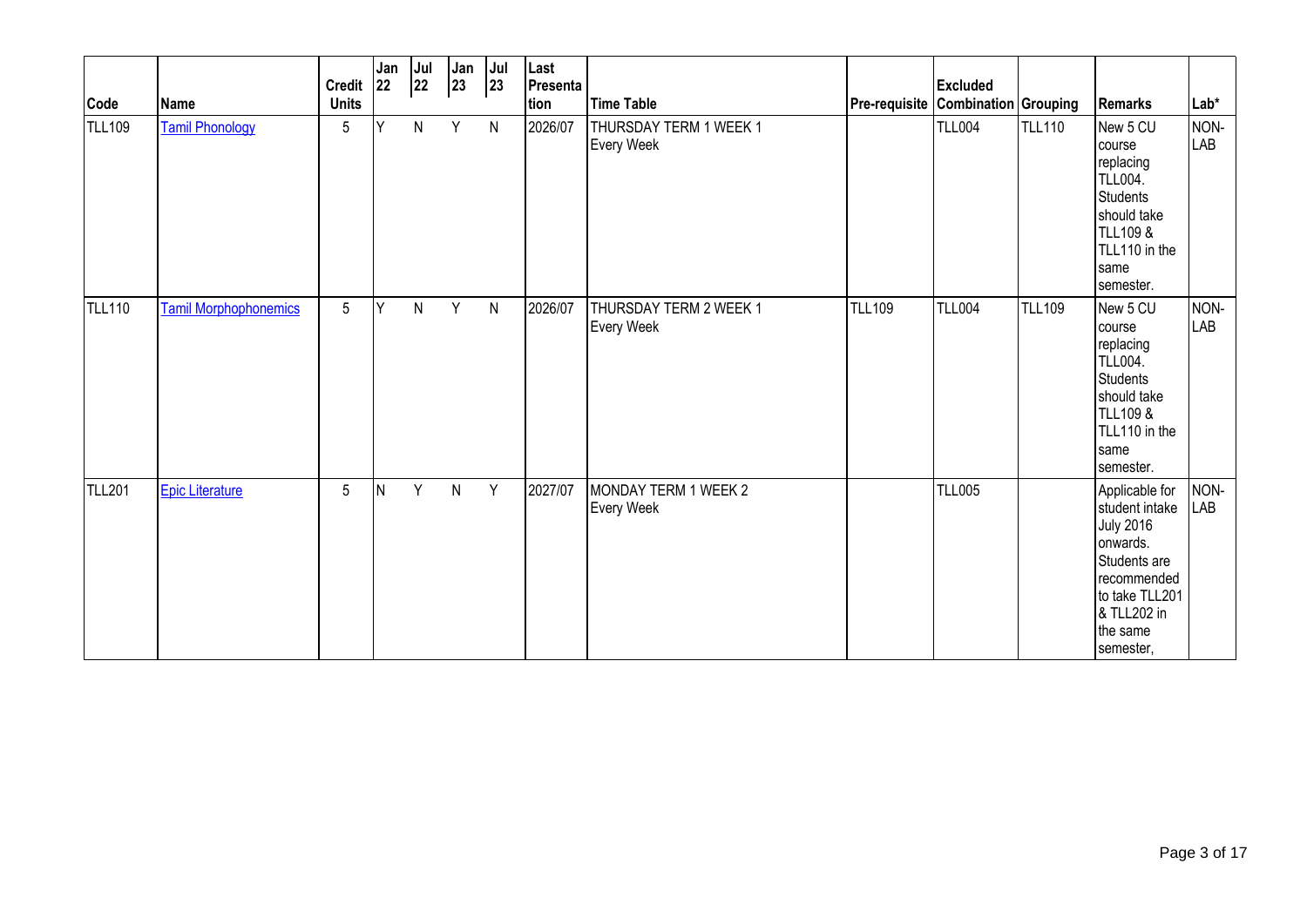| Code          | Name                         | <b>Credit</b><br><b>Units</b> | Jan<br><b>22</b> | Jul<br>22 | Jan<br>23    | Jul<br> 23 | Last<br>Presenta<br>tion | <b>Time Table</b>                                   | Pre-requisite Combination Grouping | <b>Excluded</b> | Remarks                                                                                                                                                   | $Lab*$             |
|---------------|------------------------------|-------------------------------|------------------|-----------|--------------|------------|--------------------------|-----------------------------------------------------|------------------------------------|-----------------|-----------------------------------------------------------------------------------------------------------------------------------------------------------|--------------------|
| <b>TLL202</b> | <b>Didactical Literature</b> | 5                             | lΝ               | Y         | $\mathsf{N}$ | Y          | 2027/07                  | MONDAY TERM 2 WEEK 2<br><b>Every Week</b>           |                                    | <b>TLL005</b>   | Applicable for<br>student intake<br><b>July 2016</b><br>onwards.<br>Students are<br>recommended<br>to take TLL201<br>& TLL202 in<br>the same<br>semester, | NON-<br><b>LAB</b> |
| <b>TLL203</b> | <b>History of Tamils</b>     | 5                             | İΝ               | Y         | $\mathsf{N}$ | Y          | 2027/07                  | <b>WEDNESDAY TERM 1 WEEK 2</b><br><b>Every Week</b> |                                    | <b>TLL007</b>   | Applicable for<br>student intake<br><b>July 2016</b><br>onwards.<br>Students are<br>recommended<br>to take TLL203<br>& TLL204 in<br>the same<br>semester. | NON-<br><b>LAB</b> |
| <b>TLL205</b> | <b>Devotional Literature</b> | 5                             | Y                | N         | Y            | ${\sf N}$  | 2026/07                  | <b>TUESDAY TERM 1 WEEK 2</b><br>Every Week          |                                    | <b>TLL002</b>   | Applicable for<br>student intake<br><b>July 2016</b><br>onwards.<br>Students are<br>recommended<br>to take TLL205<br>& TLL206 in<br>the same<br>semester. | NON-<br>LAB        |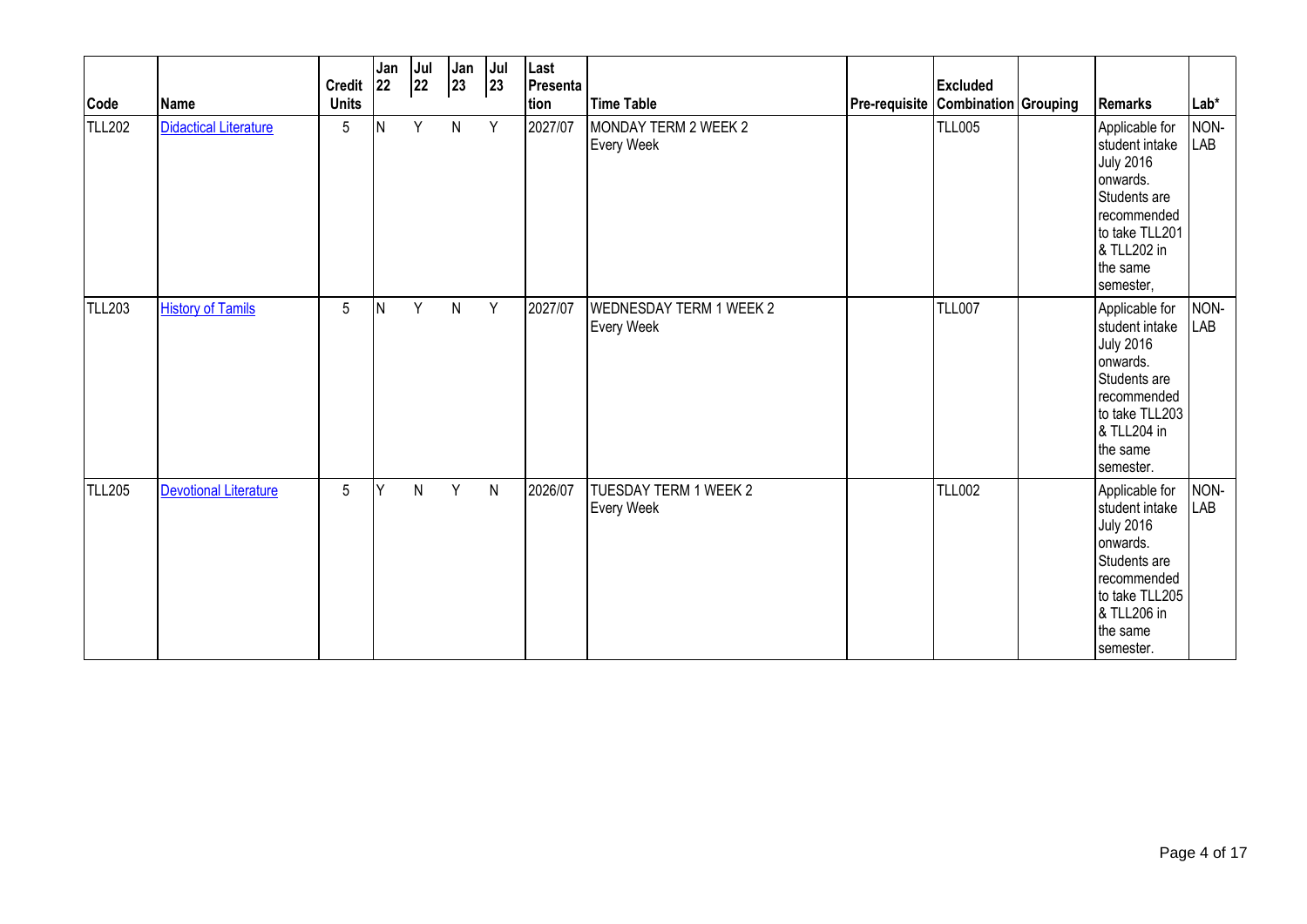| Code          | Name                    | <b>Credit</b><br><b>Units</b> | Jan<br>22 | Jul<br>22 | Jan<br>$ 23\rangle$ | Jul<br>23    | Last<br>Presenta<br>tion | <b>Time Table</b>                           | <b>Pre-requisite Combination Grouping</b> | <b>Excluded</b> |               | Remarks                                                                                                                                                   | $Lab*$             |
|---------------|-------------------------|-------------------------------|-----------|-----------|---------------------|--------------|--------------------------|---------------------------------------------|-------------------------------------------|-----------------|---------------|-----------------------------------------------------------------------------------------------------------------------------------------------------------|--------------------|
| <b>TLL206</b> | <b>Minor Literature</b> | $\sqrt{5}$                    | Ý         | N         | Y                   | $\mathsf{N}$ | 2026/07                  | TUESDAY TERM 2 WEEK 2<br><b>Every Week</b>  |                                           | <b>TLL002</b>   |               | Applicable for<br>student intake<br><b>July 2016</b><br>onwards.<br>Students are<br>recommended<br>to take TLL205<br>& TLL206 in<br>the same<br>semester. | NON-<br><b>LAB</b> |
| <b>TLL207</b> | <b>Tamil Morphology</b> | 5                             | Y         | N         | Y                   | N            | 2026/07                  | THURSDAY TERM 1 WEEK 2<br><b>Every Week</b> | <b>TLL109 &amp;</b><br><b>TLL110</b>      | <b>TLL008</b>   | <b>TLL208</b> | New 5 CU<br>Icourse<br>replacing<br><b>TLL008.</b><br>Students<br>should take<br>TLL207 &<br>TLL208 in the<br>same<br>semester.                           | NON-<br><b>LAB</b> |
| <b>TLL208</b> | <b>Tamil Syntax</b>     | 5                             | Y         | N         | Y                   | $\mathsf{N}$ | 2026/07                  | THURSDAY TERM 2 WEEK 2<br><b>Every Week</b> | <b>TLL109 &amp;</b><br><b>TLL110</b>      | <b>TLL008</b>   | <b>TLL207</b> | New 5 CU<br>course<br>replacing<br>TLL008.<br>Students<br>should take<br><b>TLL207 &amp;</b><br>TLL208 in the<br>same<br>semester.                        | NON-<br><b>LAB</b> |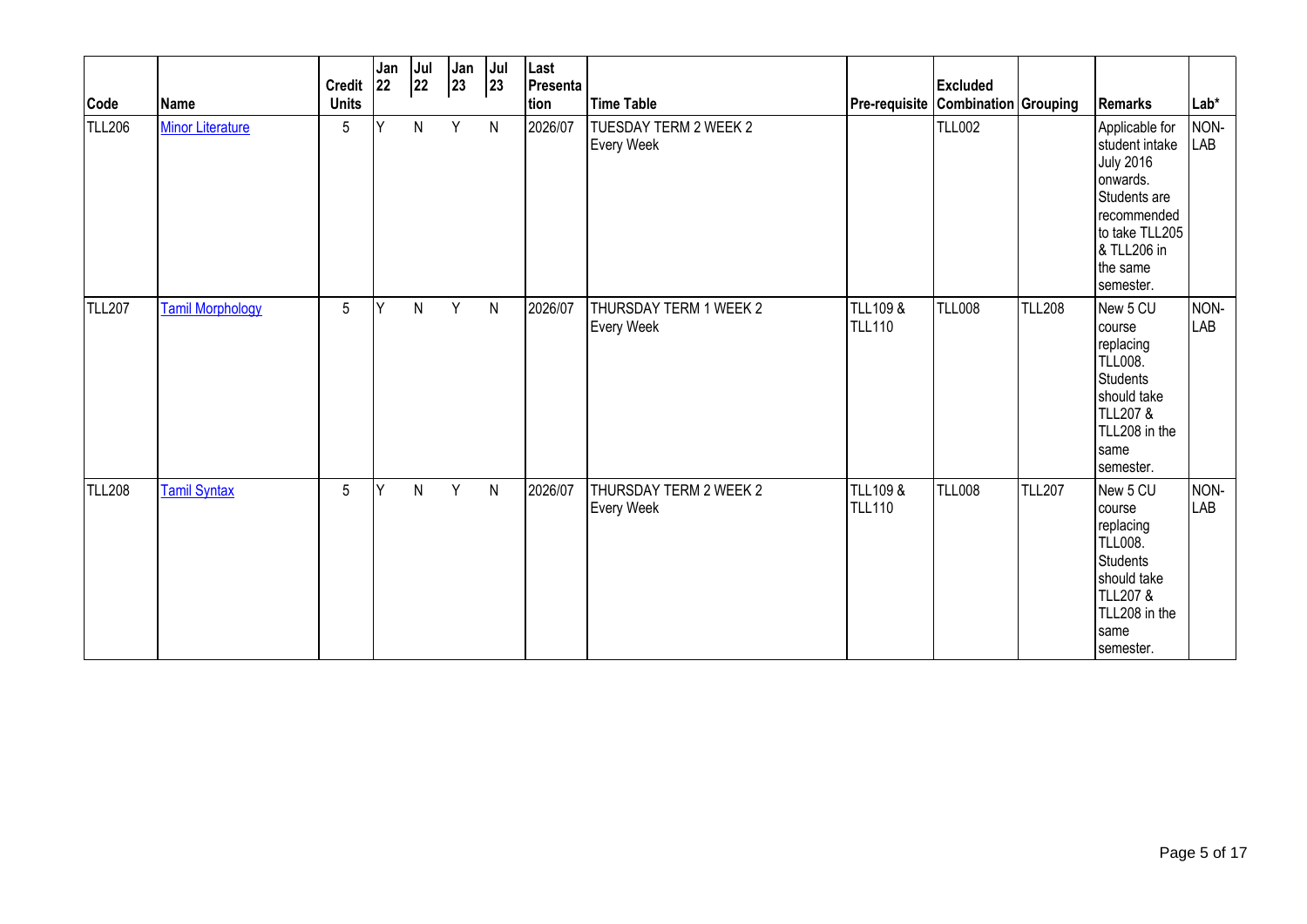| Code          | Name                           | <b>Credit</b><br><b>Units</b> | Jan<br> 22 | Jul<br>22 | Jan<br>$ 23\rangle$ | Jul<br>23 | Last<br>Presenta<br>tion | <b>Time Table</b>                                   | <b>Pre-requisite Combination Grouping</b> | <b>Excluded</b> |               | Remarks                                                                                                                                             | Lab*               |
|---------------|--------------------------------|-------------------------------|------------|-----------|---------------------|-----------|--------------------------|-----------------------------------------------------|-------------------------------------------|-----------------|---------------|-----------------------------------------------------------------------------------------------------------------------------------------------------|--------------------|
| TLL301        | <b>Theory of Translation</b>   | $5\phantom{.0}$               | IN.        | Y         | ${\sf N}$           | Y         | 2027/07                  | MONDAY TERM 1 WEEK 1<br><b>Every Week</b>           |                                           | <b>TLL006</b>   | <b>TLL302</b> | Applicable for<br>student intake<br><b>July 2016</b><br>onwards.<br>Students<br>should take<br>TLL301 &<br>TLL302 in the<br>Isame<br>semester.      | NON-<br><b>LAB</b> |
| <b>TLL302</b> | <b>Practice of Translation</b> | $5\phantom{.0}$               | IN.        | Y         | N                   | Y         | 2027/07                  | MONDAY TERM 2 WEEK 1<br><b>Every Week</b>           |                                           | <b>TLL006</b>   | <b>TLL301</b> | Applicable for<br>student intake<br><b>July 2016</b><br>onwards.<br>Students<br>should take<br>TLL301&<br>TLL302 in the<br>same<br>semester.        | NON-<br><b>LAB</b> |
| <b>TLL303</b> | <b>Theoretical Linguistics</b> | $5\phantom{.0}$               | IN.        | Y         | N                   | Y         | 2027/07                  | <b>WEDNESDAY TERM 1 WEEK 1</b><br><b>Every Week</b> |                                           | <b>TLL011</b>   | <b>TLL304</b> | Applicable for<br>student intake<br><b>July 2016</b><br>onwards.<br><b>Students</b><br>should take<br>TLL303&<br>TLL304 in the<br>same<br>semester. | NON-<br>LAB        |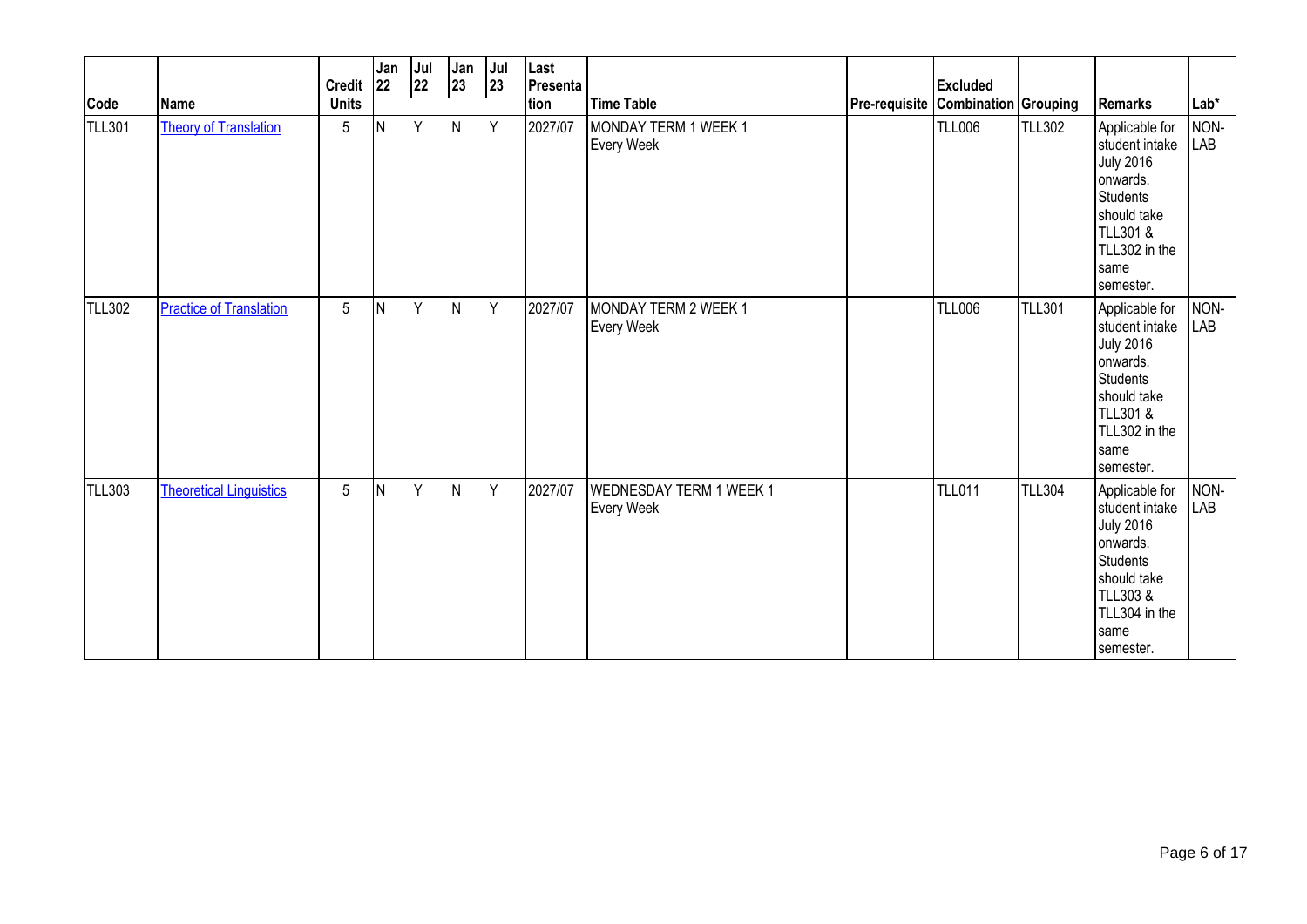| Code          | Name                       | <b>Credit</b><br><b>Units</b> | Jan<br><b>22</b> | Jul<br>22 | Jan<br>23    | Jul<br> 23   | Last<br>Presenta<br>tion | <b>Time Table</b>                                   | Pre-requisite Combination Grouping   | <b>Excluded</b> |               | Remarks                                                                                                                                                   | $Lab*$             |
|---------------|----------------------------|-------------------------------|------------------|-----------|--------------|--------------|--------------------------|-----------------------------------------------------|--------------------------------------|-----------------|---------------|-----------------------------------------------------------------------------------------------------------------------------------------------------------|--------------------|
| TLL304        | <b>Applied Linguistics</b> | 5                             | lΝ               | Y         | $\mathsf{N}$ | Y            | 2027/07                  | <b>WEDNESDAY TERM 2 WEEK 1</b><br><b>Every Week</b> |                                      | <b>TLL011</b>   | <b>TLL303</b> | Applicable for<br>student intake<br><b>July 2016</b><br>onwards.<br><b>Students</b><br>should take<br>TLL303&<br>TLL304 in the<br>Isame<br>semester.      | NON-<br><b>LAB</b> |
| <b>TLL305</b> | <b>Tamil Prosody</b>       | 5                             | Y                | N         | Y            | $\mathsf{N}$ | 2026/07                  | TUESDAY TERM 1 WEEK 1<br><b>Every Week</b>          | <b>TLL207 &amp;</b><br><b>TLL208</b> | <b>TLL009</b>   |               | Applicable for<br>student intake<br><b>July 2016</b><br>onwards.<br>Students are<br>recommended<br>to take TLL305<br>& TLL306 in<br>the same<br>semester. | NON-<br><b>LAB</b> |
| <b>TLL306</b> | <b>Tamil Poetics</b>       | 5                             | Y                | N         | Y            | ${\sf N}$    | 2026/07                  | TUESDAY TERM 2 WEEK 1<br>Every Week                 | <b>TLL207 &amp;</b><br><b>TLL208</b> | <b>TLL009</b>   |               | Applicable for<br>student intake<br><b>July 2016</b><br>onwards.<br>Students are<br>recommended<br>to take TLL305<br>& TLL306 in<br>the same<br>semester. | NON-<br>LAB        |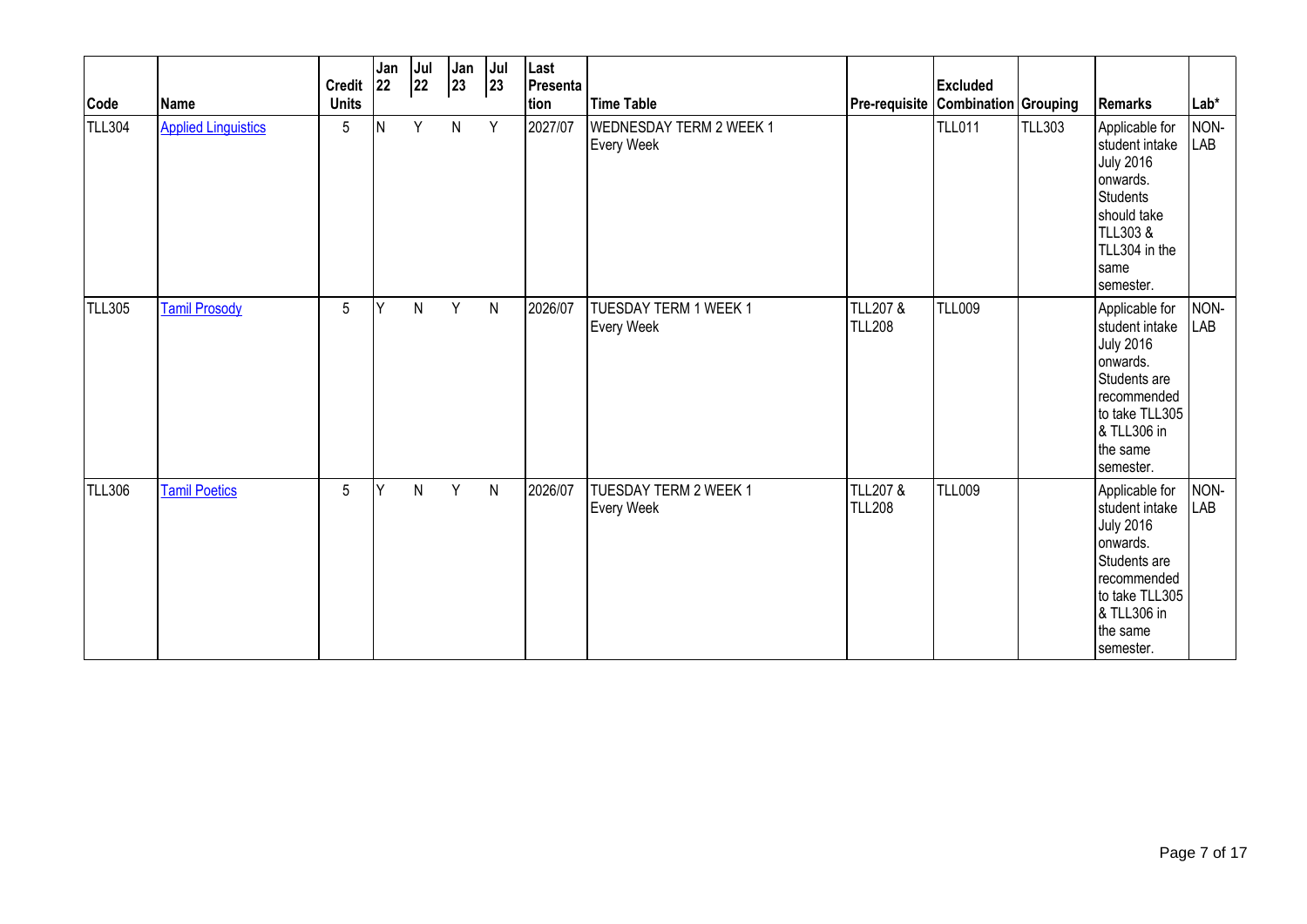| Code          | <b>Name</b>                                                      | <b>Credit</b><br><b>Units</b> | Jan<br> 22 | Jul<br>22 | Jan<br>23 | Jul<br>23 | Last<br><b>Presenta</b>  <br>tion | <b>Time Table</b>                           | Pre-requisite   Combination   Grouping | <b>Excluded</b> | <b>Remarks</b>                                                                                                                                            | $Lab*$      |
|---------------|------------------------------------------------------------------|-------------------------------|------------|-----------|-----------|-----------|-----------------------------------|---------------------------------------------|----------------------------------------|-----------------|-----------------------------------------------------------------------------------------------------------------------------------------------------------|-------------|
| TLL307        | <b>Sangam Classical Poetry</b><br>of Love (Agham)                | 5                             | Υ          | N         | Y         | N         | 2026/07                           | THURSDAY TERM 1 WEEK 1<br><b>Every Week</b> |                                        | <b>TLL010</b>   | Applicable for<br>student intake<br><b>July 2016</b><br>onwards.<br>Students are<br>recommended<br>to take TLL307<br>& TLL308 in<br>the same<br>semester. | NON-<br>LAB |
| <b>TLL308</b> | <b>Sangam Classical Poetry</b><br>of Heroism & Others<br>(puram) | 5                             | Υ          | N         | Y         | N         | 2026/07                           | THURSDAY TERM 2 WEEK 1<br><b>Every Week</b> |                                        | <b>TLL010</b>   | Applicable for<br>student intake<br><b>July 2016</b><br>onwards.<br>Students are<br>recommended<br>to take TLL307<br>& TLL308 in<br>the same<br>semester. | NON-<br>LAB |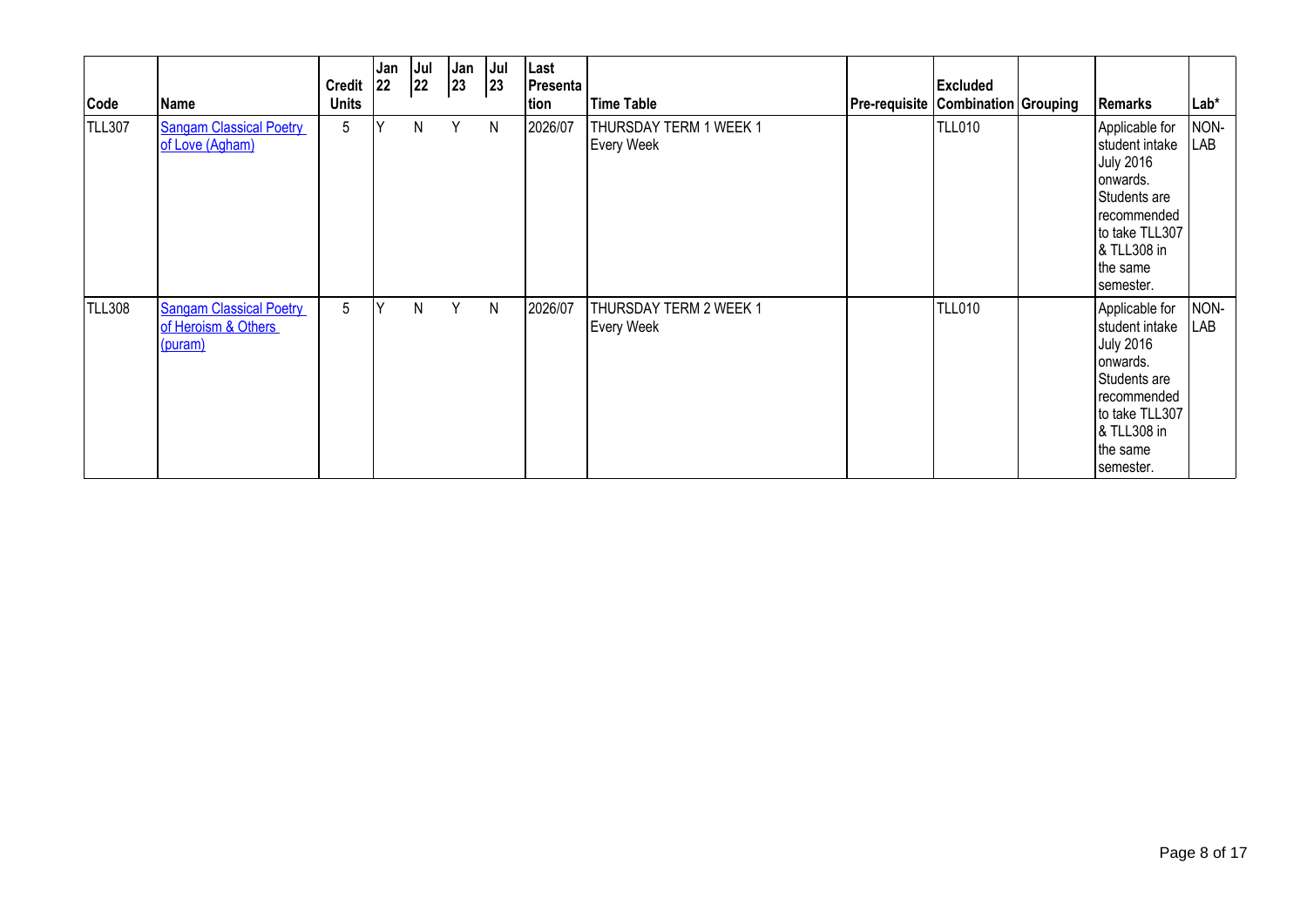|         | <b>SHBS CORE COMPULSORY - 5 cu</b>                                                                                                |                               |           |           |                     |           |                                  |                                           |                                    |                                     |                                                                                                                                                                                                                                                                         |                      |
|---------|-----------------------------------------------------------------------------------------------------------------------------------|-------------------------------|-----------|-----------|---------------------|-----------|----------------------------------|-------------------------------------------|------------------------------------|-------------------------------------|-------------------------------------------------------------------------------------------------------------------------------------------------------------------------------------------------------------------------------------------------------------------------|----------------------|
| Code    | Name                                                                                                                              | <b>Credit</b><br><b>Units</b> | Jan<br>22 | Jul<br>22 | Jan<br>$ 23\rangle$ | Jul<br>23 | Last<br>Presenta<br><b>Ition</b> | Time Table                                | Pre-requisite Combination Grouping | <b>Excluded</b>                     | Remarks                                                                                                                                                                                                                                                                 | Lab*                 |
| HBC101  | Understanding<br><b>Contemporary Society:</b><br>The Social and<br><b>Behavioural Sciences</b>                                    | 5                             | Y         | Y         | Y                   | Y         | 2026/07                          | FRIDAY TERM 1 WEEK 1<br><b>Every Week</b> |                                    | SSC109,<br>HBC103,<br><b>HBC105</b> | SSC109e has<br>been<br>redeveloped as<br>HBC101<br>Understanding<br>Contemporary<br>Society: The<br>Social and<br>Behavioural<br>Sciences. It will<br>also be offered<br>in Mandarin<br>and Tamil with<br>an appreciation<br>of the context<br>and cultural<br>nuances. | NON-<br><b>I</b> LAB |
| HBC105e | தற்காலச்<br>சமுதாயத்தைப்<br><u>புரிந்துகொள்ளுதல</u><br><u>்: சமூக </u><br><u>அறிவியலும்</u><br><u>நடத்தை</u><br><u>அறிவியலும்</u> | $5\phantom{.0}$               | İΝ        | Y         | $\mathsf{N}$        | Y         | 2026/07                          | FRIDAY TERM 1 WEEK 1<br>Every Week        | Nil                                | SSC109,<br>HBC101,<br><b>HBC103</b> | Compulsory for NON-<br>Tamil SHBS<br>programmes.<br><b>BATL</b> students<br>have the option<br>to read<br>HBC101<br>conducted in<br>English), and<br>should sit for<br>HBC101/HBC1<br>05 before<br>sitting for<br>HBC207/HBC2<br>15.                                    | <b>LAB</b>           |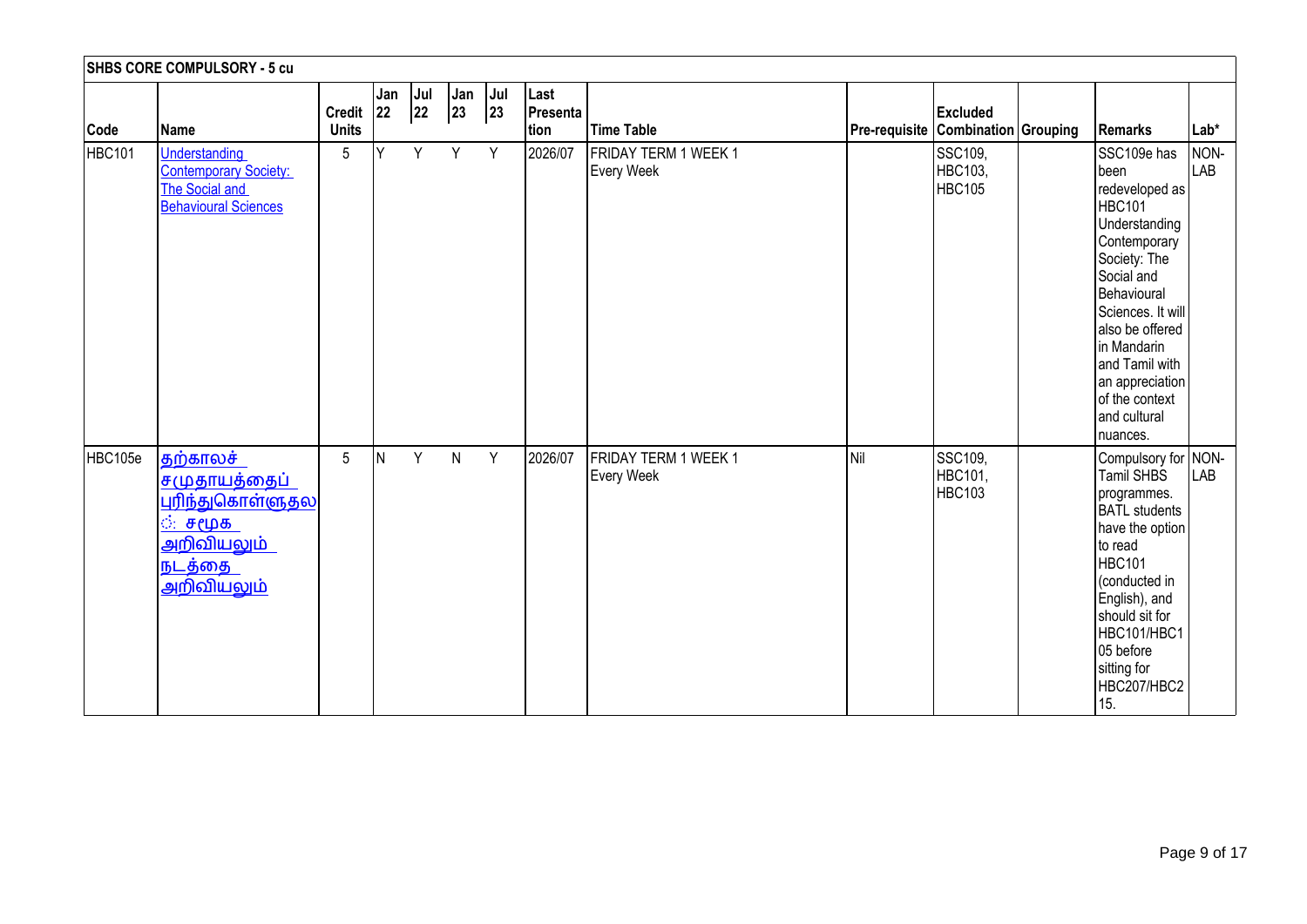|               | <b>SHBS CORE ELECTIVE - 5 cu</b>                                                                |                               |           |            |              |           |                                 |                                                     |                                        |                                 |                                                                                                                           |             |
|---------------|-------------------------------------------------------------------------------------------------|-------------------------------|-----------|------------|--------------|-----------|---------------------------------|-----------------------------------------------------|----------------------------------------|---------------------------------|---------------------------------------------------------------------------------------------------------------------------|-------------|
| Code          | Name                                                                                            | <b>Credit</b><br><b>Units</b> | Jan<br>22 | Jul<br> 22 | Jan<br>23    | Jul<br>23 | Last<br><b>Presenta</b><br>tion | <b>Time Table</b>                                   | Pre-requisite   Combination   Grouping | <b>Excluded</b>                 | Remarks                                                                                                                   | $Lab*$      |
| <b>HBC201</b> | <b>Research Methods for the</b><br><b>Social and Behavioural</b><br><b>Sciences</b>             | 5                             | v         | Υ          | Υ            | Y         | 2026/07                         | <b>TUESDAY TERM 1 WEEK 1</b><br><b>Every Week</b>   |                                        | SSC201,<br><b>SSC211</b>        | SSC211 is<br>redeveloped as LAB<br><b>HBC201</b><br>Research<br>Methods for<br>the Social and<br>Behavioural<br>Sciences. | NON-        |
| <b>HBC203</b> | <b>Statistics and Data</b><br><b>Analysis for the Social and</b><br><b>Behavioural Sciences</b> | 5                             | <b>N</b>  | Y          | $\mathsf{N}$ | Y         | 2027/07                         | <b>WEDNESDAY TERM 2 WEEK 1</b><br><b>Every Week</b> |                                        | <b>PSY392,</b><br>SOC392        |                                                                                                                           | NON-<br>LAB |
| <b>HBC207</b> | <b>Why Read?</b>                                                                                | 5                             |           | v          | Y            | Y         | 2026/07                         | <b>WEDNESDAY TERM 2 WEEK 1</b><br><b>Every Week</b> |                                        | <b>HBC213,</b><br><b>HBC215</b> |                                                                                                                           | NON-<br>LAB |
| <b>HBC209</b> | <b>Media Literacy in the Age</b><br>of Fake News                                                | 5                             | <b>N</b>  | N          | Υ            | Y         | 2026/07                         | FRIDAY TERM 1 WEEK 1<br><b>Every Week</b>           |                                        |                                 |                                                                                                                           | NON-<br>LAB |
| HBC211e       | <b>Behavioural Economics:</b><br><b>Everyday Decisions</b>                                      | 5                             | ΙN        | N          | Υ            | N         | 2027/07                         | MONDAY TERM 2 WEEK 1<br><b>Every Week</b>           |                                        |                                 |                                                                                                                           | NON-<br>LAB |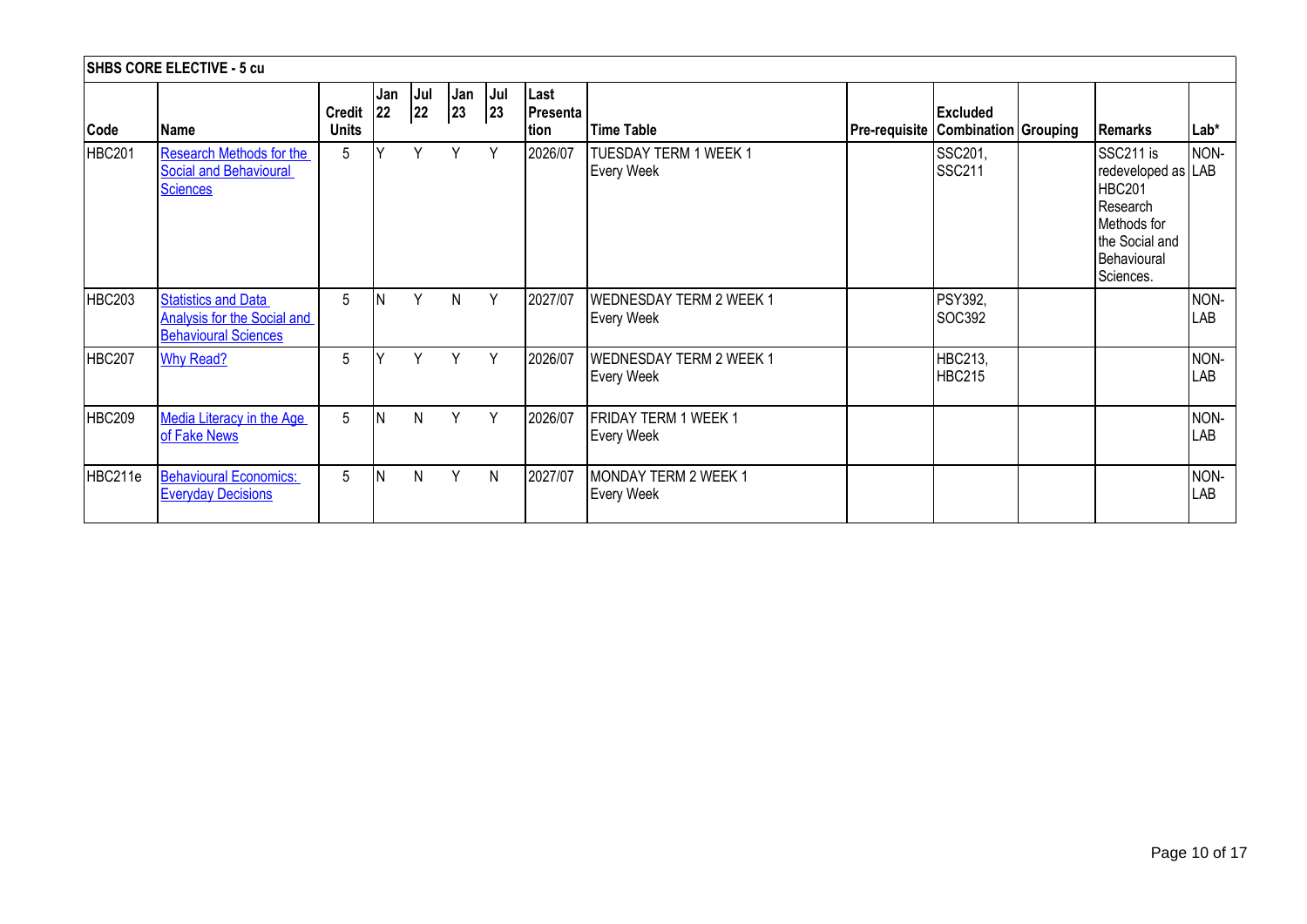| Code    | <b>Name</b>                                            | <b>Credit</b><br><b>Units</b> | Jan<br><b>22</b> | Jul<br>22 | Jan<br>$ 23\rangle$ | Jul<br>23 | Last<br>Presenta<br>tion | <b>Time Table</b>                                   |     | <b>Excluded</b><br>Pre-requisite Combination Grouping | Remarks                                                                                                                                                                                                                                                                                                                                                     | Lab*               |
|---------|--------------------------------------------------------|-------------------------------|------------------|-----------|---------------------|-----------|--------------------------|-----------------------------------------------------|-----|-------------------------------------------------------|-------------------------------------------------------------------------------------------------------------------------------------------------------------------------------------------------------------------------------------------------------------------------------------------------------------------------------------------------------------|--------------------|
| HBC215e | <b>கற்பது எதற்கு?</b>                                  | $5\phantom{.0}$               | N                | Y         | $\mathsf{N}$        | Y         | 2026/07                  | FRIDAY TERM 1 WEEK 1<br>Every Week                  | Nil | HBC207,<br><b>HBC213</b>                              | Tamil SHBS<br>programmes<br>as SHBS Core<br>Elective unless<br>otherwise<br>stated; all other<br><b>SUSS</b><br>programmes<br>as<br>General/Unrest<br>ricted Elective.<br><b>BATL</b> students<br>have the option<br>to read<br>HBC207<br>(conducted in<br>English), and<br>should sit for<br>HBC101/HBC1<br>05 before<br>sitting for<br>HBC207/HBC2<br>15. | NON-<br><b>LAB</b> |
| HBC251  | <b>Religion in Contemporary</b><br>Societies           | $5\phantom{.0}$               | Y                | Y         | Y                   | Y         | 2026/07                  | <b>WEDNESDAY TERM 1 WEEK 1</b><br><b>Every Week</b> |     | SSC251,<br>GSP169                                     | SSC251e is<br>recoded as<br>HBC251. It will<br>reside in the<br>SHBS Core<br>Elective<br>Basket.                                                                                                                                                                                                                                                            | NON-<br><b>LAB</b> |
| HBC263e | <b>Cross-Cultural Intelligence</b><br>at the Workplace | $5\phantom{.0}$               | Y                | Y.        | Y                   | Y         | 2026/07                  | THURSDAY TERM 2 WEEK 1<br><b>Every Week</b>         |     | SSC263e,<br>SSC201e                                   | SSC263e is<br>recoded as<br>HBC263e. It<br>will reside in<br>the SHBS Core<br>Elective Basket<br>with effect<br>January 2021.                                                                                                                                                                                                                               | NON-<br><b>LAB</b> |

\* Students will be required to attend classes on day of presentation as well as on weekends or all classes may be on weekends.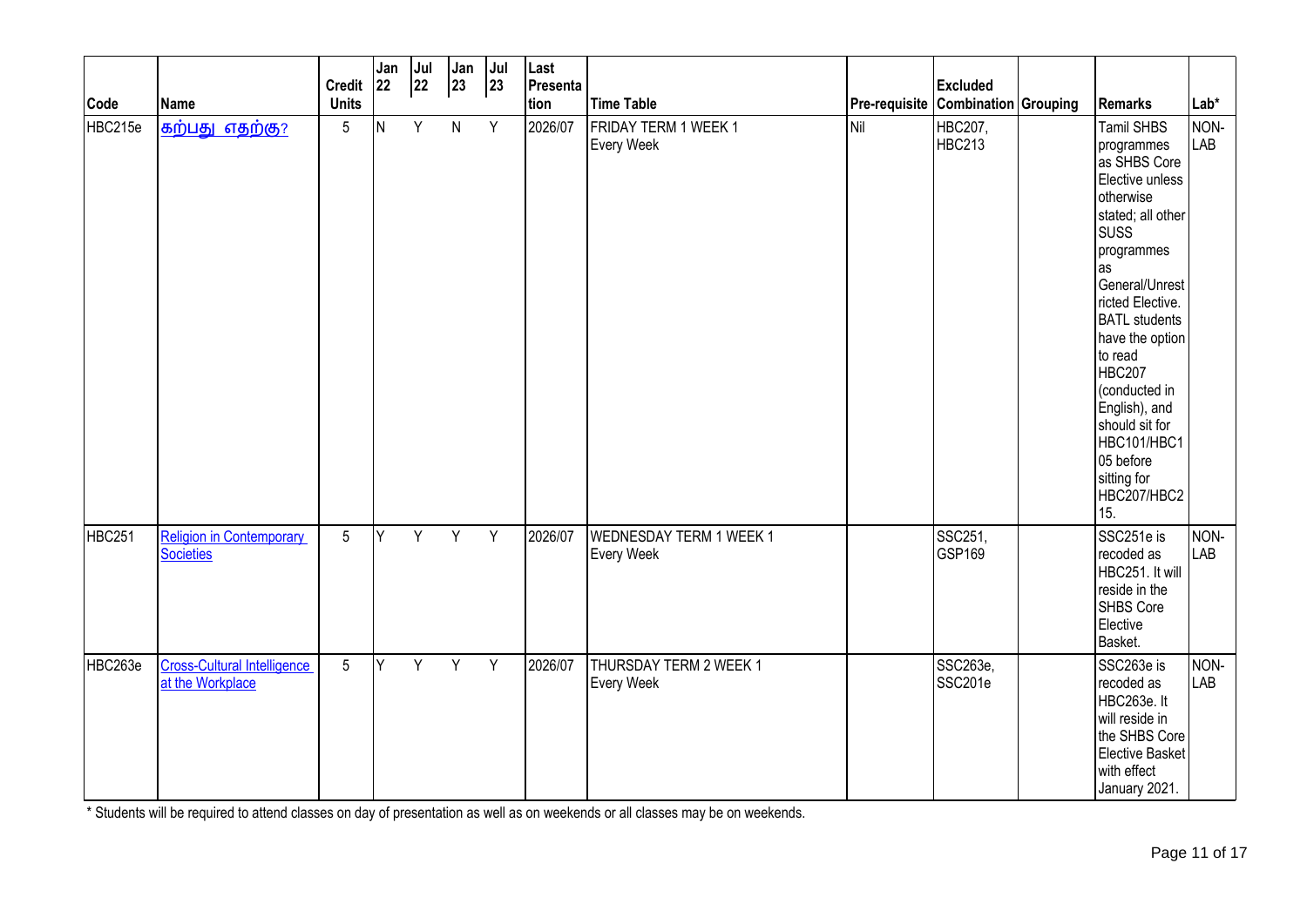# **University Core - SUSS Core Table (2019/01 Intakes onwards)**

|        | <b>SUSS Core Compulsory - 10cu</b>                                |                               |           |             |           |               |                          |                                                                                                                                                                                                                                           |                                                                                                                                                  |
|--------|-------------------------------------------------------------------|-------------------------------|-----------|-------------|-----------|---------------|--------------------------|-------------------------------------------------------------------------------------------------------------------------------------------------------------------------------------------------------------------------------------------|--------------------------------------------------------------------------------------------------------------------------------------------------|
| Code   | Name                                                              | <b>Credit</b><br><b>Units</b> | Jan<br>22 | Jul  <br>22 | Jan<br>23 | $ $ Jul<br>23 | <b>Last Presentation</b> | <b>Time Table</b>                                                                                                                                                                                                                         | <b>Remarks</b>                                                                                                                                   |
| SCO101 | <b>Why Do Good?</b>                                               | 2.50                          | Y         | $\vee$      | Y         | Y             | 2026/07                  | <b>RUN01-MONDAY TERM</b><br>Every Week<br>RUN02-FRIDAY TERM<br>Every Week<br>IRUN03-MONDAY TERM 1<br>Every Week<br><b>IRUN04-FRIDAY TERM 1</b><br>Every Week<br>RUN05-MONDAY TERM 2<br>Every Week<br>RUN06-WEDNESDAY TERM 2<br>Every Week | Note: Run01 and Run02 are off<br>term classes that will start 3<br>weeks before and end 1 week<br>before the start of Term 1 in the<br>semester. |
| SCO103 | <b>New Empires: The Reach and Frontiers</b><br>of the Tech Sector | 2.50                          | N         | N           | N         | N             | 2021/07                  | RUN01-TUESDAY TERM<br>Every Week<br>RUN02-THURSDAY TERM<br>Every Week<br>RUN03-TUESDAY TERM 1<br>Every Week<br>RUN04-THURSDAY TERM 1<br>Every Week<br>RUN05-THURSDAY TERM 2<br>Every Week<br><b>RUNO6-FRIDAY TERM 2</b><br>Every Week     | NOTE: Run01 and Run02 are<br>conducted and to be completed<br>within 3 weeks before the start of<br>Term 1 of the Semester.                      |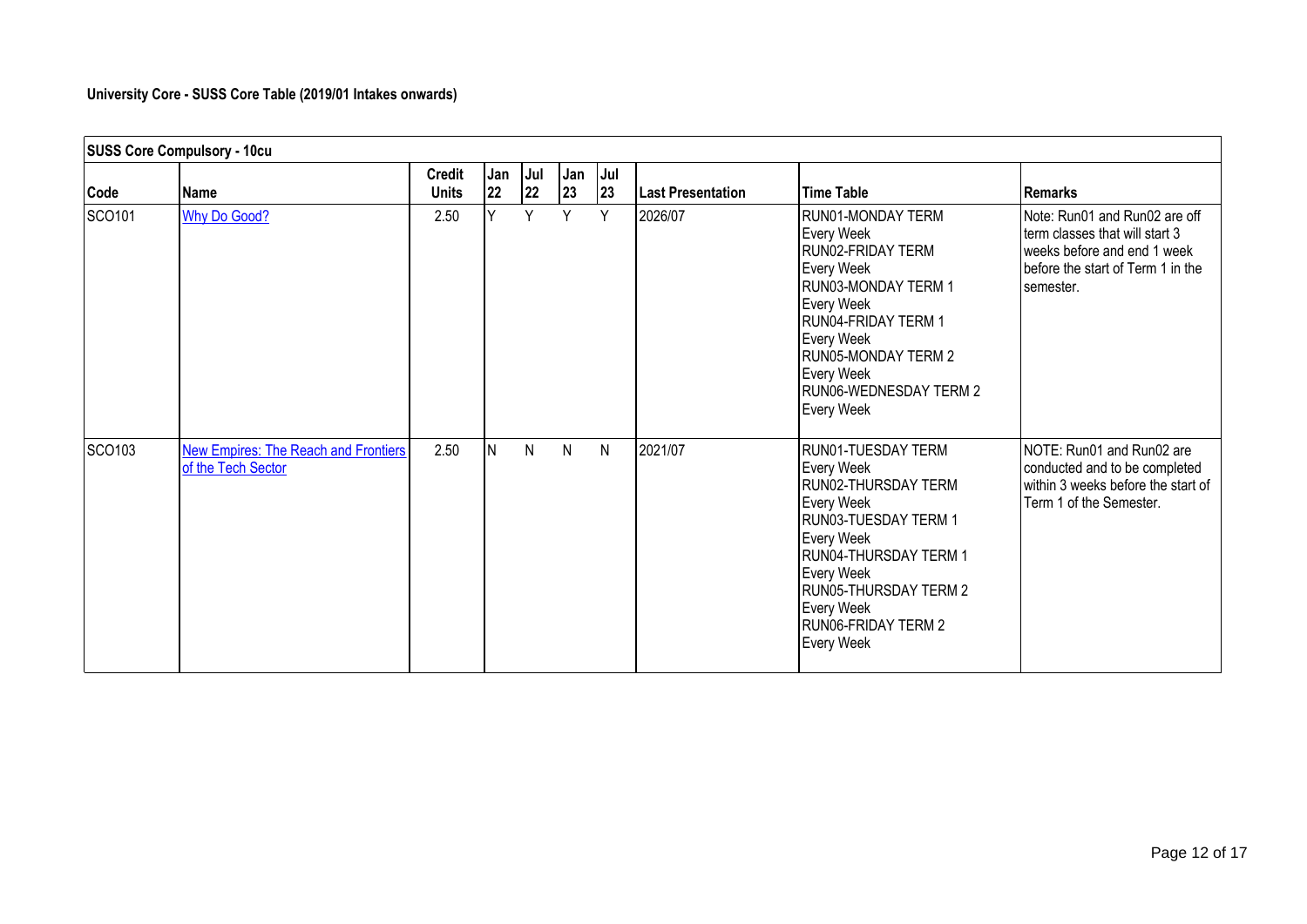| Code          | <b>Name</b>                         | <b>Credit</b><br><b>Units</b> | Jan<br>22 | Jul<br>22 | Jan<br>23 | Jul<br>23 | Last Presentation | <b>Time Table</b>                                                                                                                                                                                                                     | Remarks                                                                                                                                                                                     |
|---------------|-------------------------------------|-------------------------------|-----------|-----------|-----------|-----------|-------------------|---------------------------------------------------------------------------------------------------------------------------------------------------------------------------------------------------------------------------------------|---------------------------------------------------------------------------------------------------------------------------------------------------------------------------------------------|
| <b>SCO104</b> | <b>Globalisation and Technology</b> | 2.50                          | Y.        | Y         | Y         | Y         | 2026/07           | RUN01-TUESDAY TERM<br>Every Week<br>RUN02-THURSDAY TERM<br>Every Week<br>RUN03-TUESDAY TERM 1<br>Every Week<br>RUN04-THURSDAY TERM 1<br>Every Week<br>RUN05-THURSDAY TERM 2<br>Every Week<br>RUN06-FRIDAY TERM 2<br>Every Week        | RUN01 and RUN02 are off term<br>classes that will start 3 weeks<br>before and end 1 week before the<br>start of Term 1 in the semester.<br>Excluded combination: SCO103,<br>SCO123, SCO133. |
| SCO105        | Transforming Work                   | 2.50                          | V         | Y         | Y         | Y         | 2026/07           | RUN01-MONDAY TERM<br>Every Week<br>RUN02-THURSDAY TERM<br>Every Week<br>RUN03-WEDNESDAY TERM 1<br>Every Week<br>RUN04-FRIDAY TERM 1<br>Every Week<br><b>RUN05-TUESDAY TERM 2</b><br>Every Week<br>RUN06-THURSDAY TERM 2<br>Every Week | RUN01 and RUN02 are off term<br>classes that will start 3 weeks<br>before and end 1 week before the<br>start of Term 1 in the semester.<br>Excluded combination: SCO113.                    |
| <b>SCO107</b> | <b>Challenging Sustainability</b>   | 2.50                          | Y         | Y         | Y         | Y         | 2026/07           | RUN01-TUESDAY TERM<br>Every Week<br>RUN02-FRIDAY TERM<br>Every Week<br>RUN03-TUESDAY TERM 1<br>Every Week<br>RUN04-THURSDAY TERM 1<br>Every Week<br>RUN05-WEDNESDAY TERM 2<br>Every Week<br>RUN06-FRIDAY TERM 2<br>Every Week         | RUN01 and RUN02 are off term<br>classes that will start 3 weeks<br>before and end 1 week before the<br>start of Term 1 in the semester.<br>Excluded combination: SCO201.                    |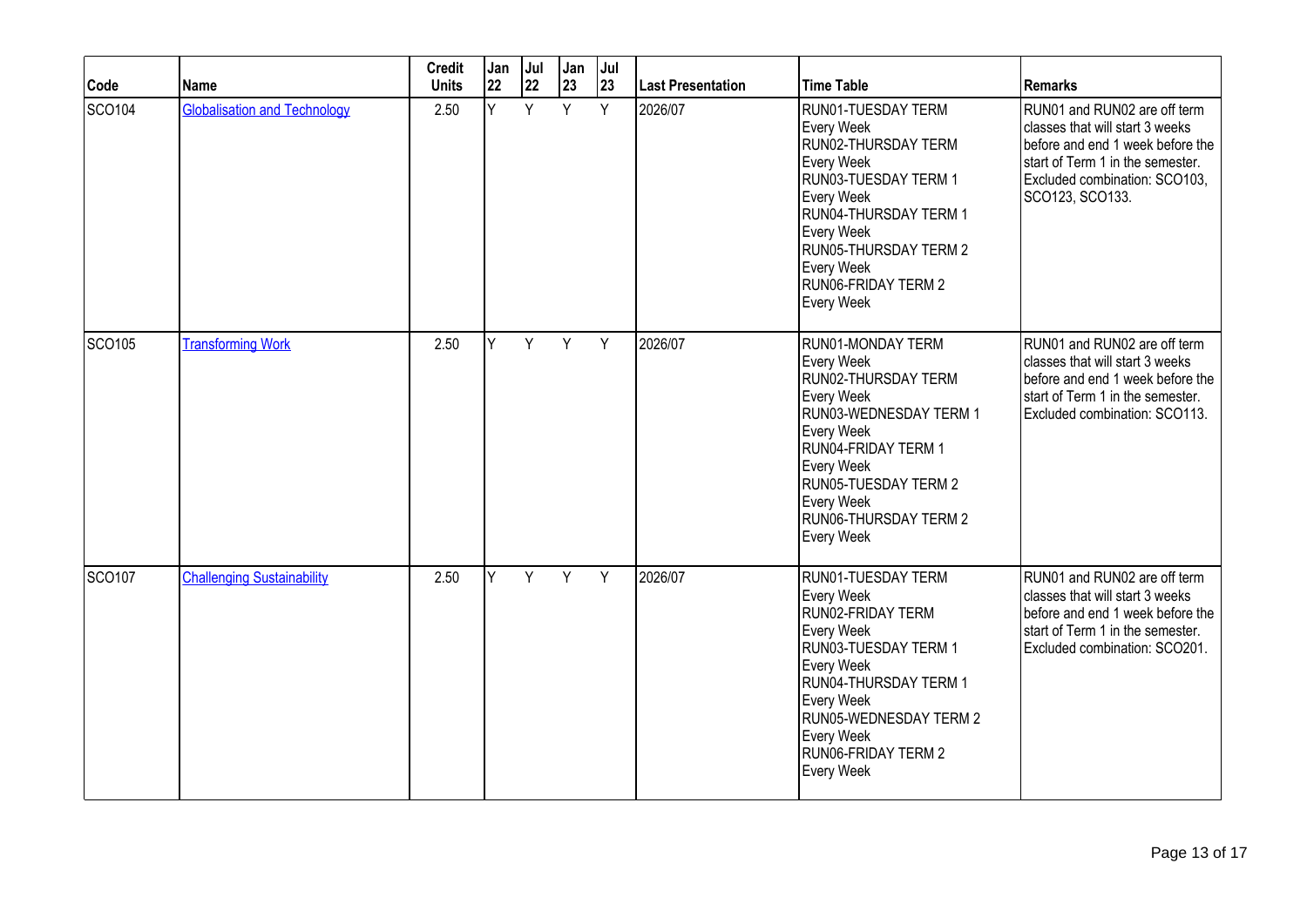| Code   | l Name                                                                                                                                   | <b>Credit</b><br><b>Units</b> | Jan<br> 22 | Jul<br>$ 22\rangle$ | Jan<br>23 | <b>Jul</b><br> 23 | <b>ILast Presentation</b> | lTime Table                        | <b>IRemarks</b>                                                                                                                                                                                                                                                                               |
|--------|------------------------------------------------------------------------------------------------------------------------------------------|-------------------------------|------------|---------------------|-----------|-------------------|---------------------------|------------------------------------|-----------------------------------------------------------------------------------------------------------------------------------------------------------------------------------------------------------------------------------------------------------------------------------------------|
| SCO131 | <u>Why Do Good? (ஏன் நன்மை</u><br>செய்ய வேண்டும்?)                                                                                       | 2.50                          |            | N                   | N.        | N                 | 2026/07                   | TUESDAY TERM 1<br>Every Week       | Students enrolled in BATL from<br>January 2019 onwards may<br>choose to read the set of 10cu<br><b>SUSS Core compulsory courses</b><br>in Tamil version if they are with<br>inadequate English competency.<br>Students should choose to read<br>one version of each course, and<br>Inot both. |
| SCO133 | <b>New Empires: The Reach and Frontiers</b><br>of the Tech Sector (புதிய<br>பேரரசுகள்: தொழில்நுட்ப<br>துறையின் ஆற்றலும்<br> வரம்புகளும்) | 2.50                          | IN.        | N                   | N.        | N                 | 2021/07                   | FRIDAY TERM 1<br><b>Every Week</b> | Students enrolled in BATL from<br>January 2019 onwards may<br>choose to read the set of 10cu<br><b>SUSS Core compulsory courses</b><br>in Tamil version if they are with<br>inadequate English competency.<br>Students should choose to read<br>one version of each course, and<br>not both.  |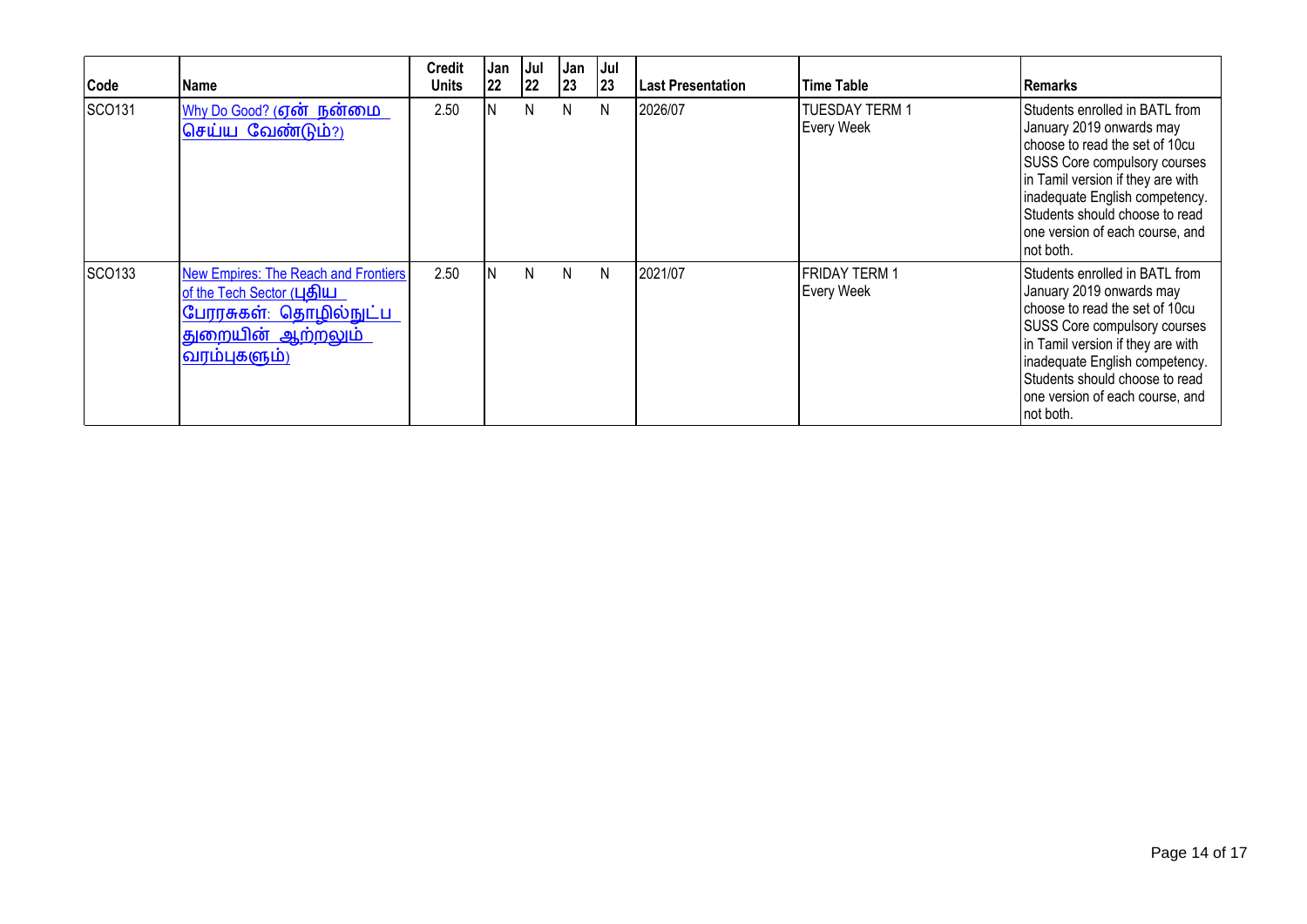| Code               | Name                                                                      | <b>Credit</b><br><b>Units</b> | Jan<br>22 | Jul<br>22 | Jan<br>23    | Jul<br>23    | <b>Last Presentation</b> | <b>Time Table</b>                                                                                                                                                                                                                                                                                                                                                                                                                                                      | <b>Remarks</b>                                                                                                                                                                                                                                                                        |
|--------------------|---------------------------------------------------------------------------|-------------------------------|-----------|-----------|--------------|--------------|--------------------------|------------------------------------------------------------------------------------------------------------------------------------------------------------------------------------------------------------------------------------------------------------------------------------------------------------------------------------------------------------------------------------------------------------------------------------------------------------------------|---------------------------------------------------------------------------------------------------------------------------------------------------------------------------------------------------------------------------------------------------------------------------------------|
| SCO201e            | Space, Place, People and the City                                         | 5                             | N.        | N.        | $\mathsf{N}$ | $\mathsf{N}$ | 2021/07                  | RUN01-TUESDAY TERM<br>Every Week<br>RUN01-MONDAY TERM<br>Every Week<br>RUN02-FRIDAY TERM<br>Every Week<br>RUN02-THURSDAY TERM<br>Every Week<br>RUN03-TUESDAY TERM 1<br>Every Week<br>RUN04-WEDNESDAY TERM 1<br>Every Week<br>RUN05-THURSDAY TERM 1<br>Every Week<br>RUN06-FRIDAY TERM 1<br>Every Week<br><b>RUN07-TUESDAY TERM 2</b><br>Every Week<br>RUN08-WEDNESDAY TERM 2<br>Every Week<br>RUN09-THURSDAY TERM 2<br>Every Week<br>RUN10-FRIDAY TERM 2<br>Every Week | NOTE: Run01 and Run02 are<br>conducted and to be completed<br>within 3 weeks before the start of<br>Term 1 of the Semester.                                                                                                                                                           |
| SCO <sub>231</sub> | Space, Place, People and the City<br>(வெளி,<br>இடம், மக்களும்<br>நகரமும்) | 5                             | N         | N.        | $\mathsf{N}$ | $\mathsf{N}$ | 2021/07                  | <b>TUESDAY TERM 2</b><br>Every Week                                                                                                                                                                                                                                                                                                                                                                                                                                    | Students enrolled in BATL from<br>January 2019 onwards may<br>choose to read the set of 10cu<br>SUSS Core compulsory courses<br>in Tamil version if they are with<br>inadequate English competency.<br>Students should choose to read<br>one version of each course, and<br>not both. |
| <b>TLL101</b>      | <b>Introduction to Tamil Language</b>                                     | 5                             | N         | N         | $\mathsf{N}$ | $\mathsf{N}$ | 2018/07                  | <b>FRIDAY TERM 1 WEEK 1</b><br>Every Week                                                                                                                                                                                                                                                                                                                                                                                                                              | To take with TLL102 in the same<br>semester.                                                                                                                                                                                                                                          |
| <b>TLL102</b>      | <b>Introduction to Tamil Literature</b>                                   | 5                             | N         | N         | N            | N            | 2019/07                  | FRIDAY TERM 2 WEEK 1<br>Every Week                                                                                                                                                                                                                                                                                                                                                                                                                                     | To take with TLL101 in the same<br>semester.                                                                                                                                                                                                                                          |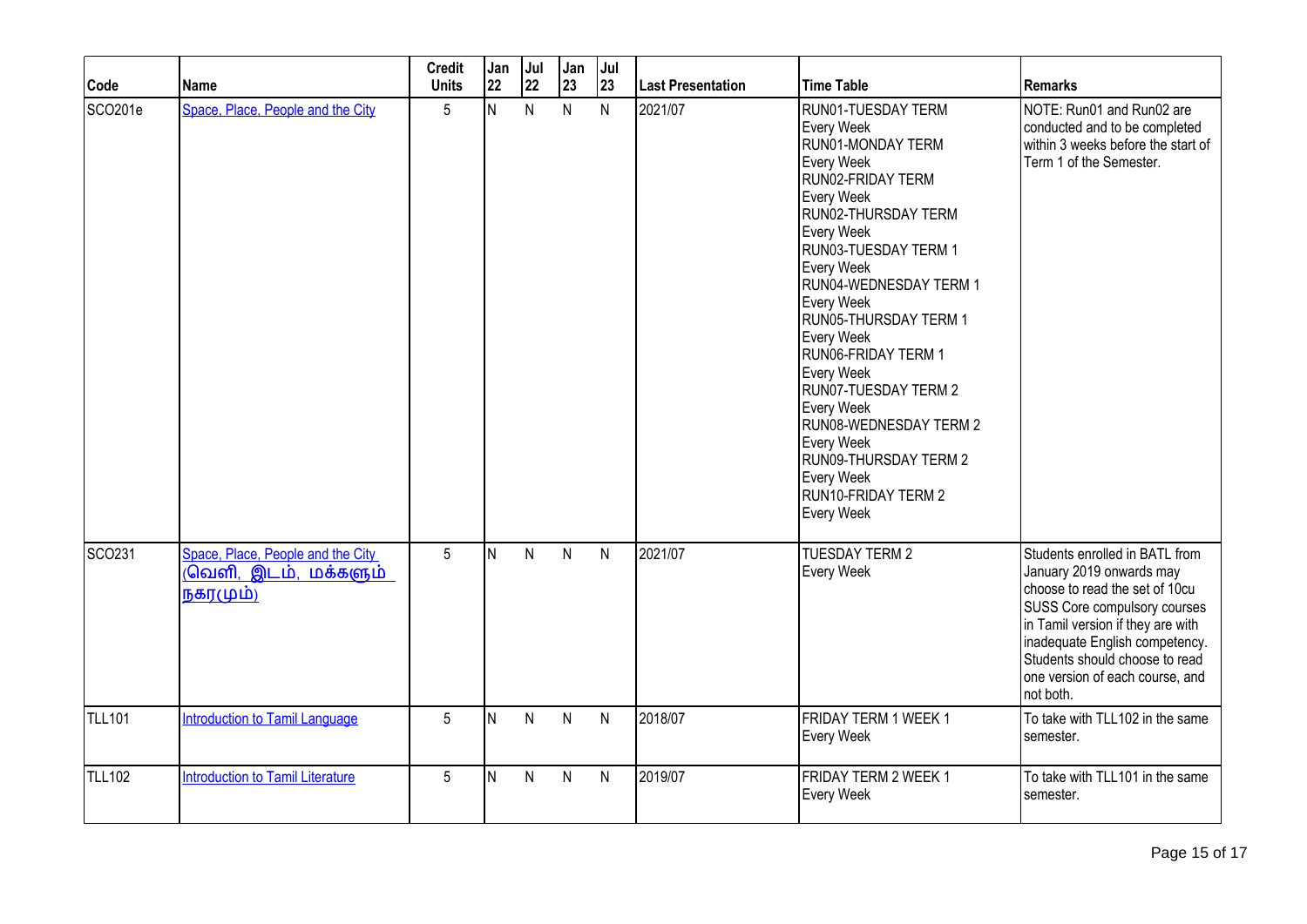### **University Core - UCore Table (up to 2018/07 Intakes)**

#### A separate timetable will be issued

UCore Requirements

You have to complete a total of 10cu of UCore courses.

# **COMPULSORY - 10 Credit Units**

| Code          | Name                             | <b>Credit</b><br><b>Units</b> | .Jan<br>122 | -IJul<br> 22 | IJan<br> 23 | IJul.<br> 23 | <b>ILast Presentation</b> | <b>Time Table</b>                         | <b>Remarks</b>                                |
|---------------|----------------------------------|-------------------------------|-------------|--------------|-------------|--------------|---------------------------|-------------------------------------------|-----------------------------------------------|
| <b>TLL101</b> | Introduction to Tamil Language   |                               |             | N            | N.          | N            | 2018/07                   | <b>FRIDAY TERM 1 WEEK 1</b><br>Every Week | To take with TLL102 in the same<br>semester.  |
| <b>TLL102</b> | Introduction to Tamil Literature |                               |             | N            | N.          | N.           | 12019/07                  | <b>FRIDAY TERM 2 WEEK 1</b><br>Every Week | To take with TLL101 in the same<br>Isemester. |